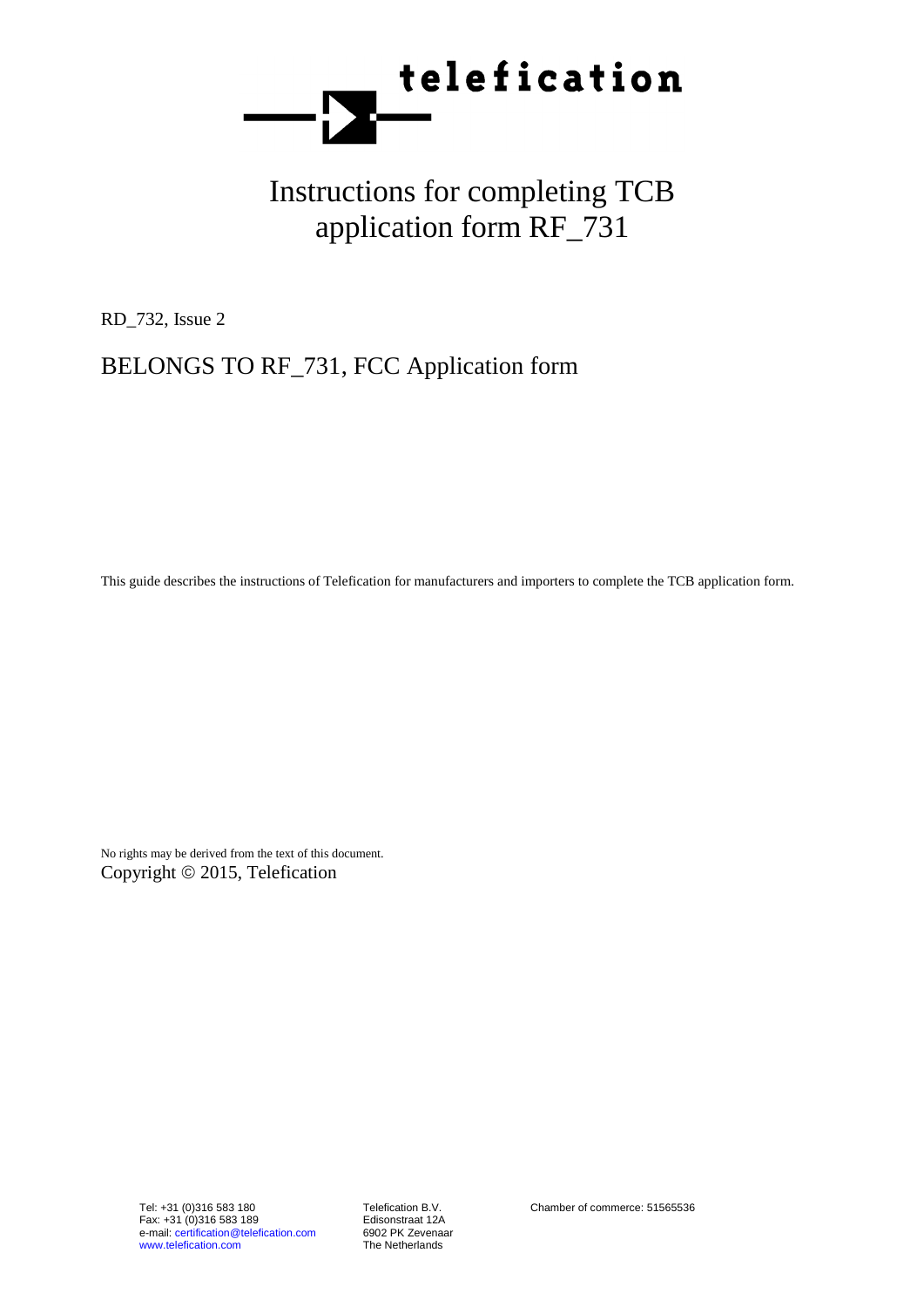RD\_732 Issue 2 Instructions for completing TCB application form<br>Ref: RF\_731



## Contents

| APPENDIX A |  |
|------------|--|
|            |  |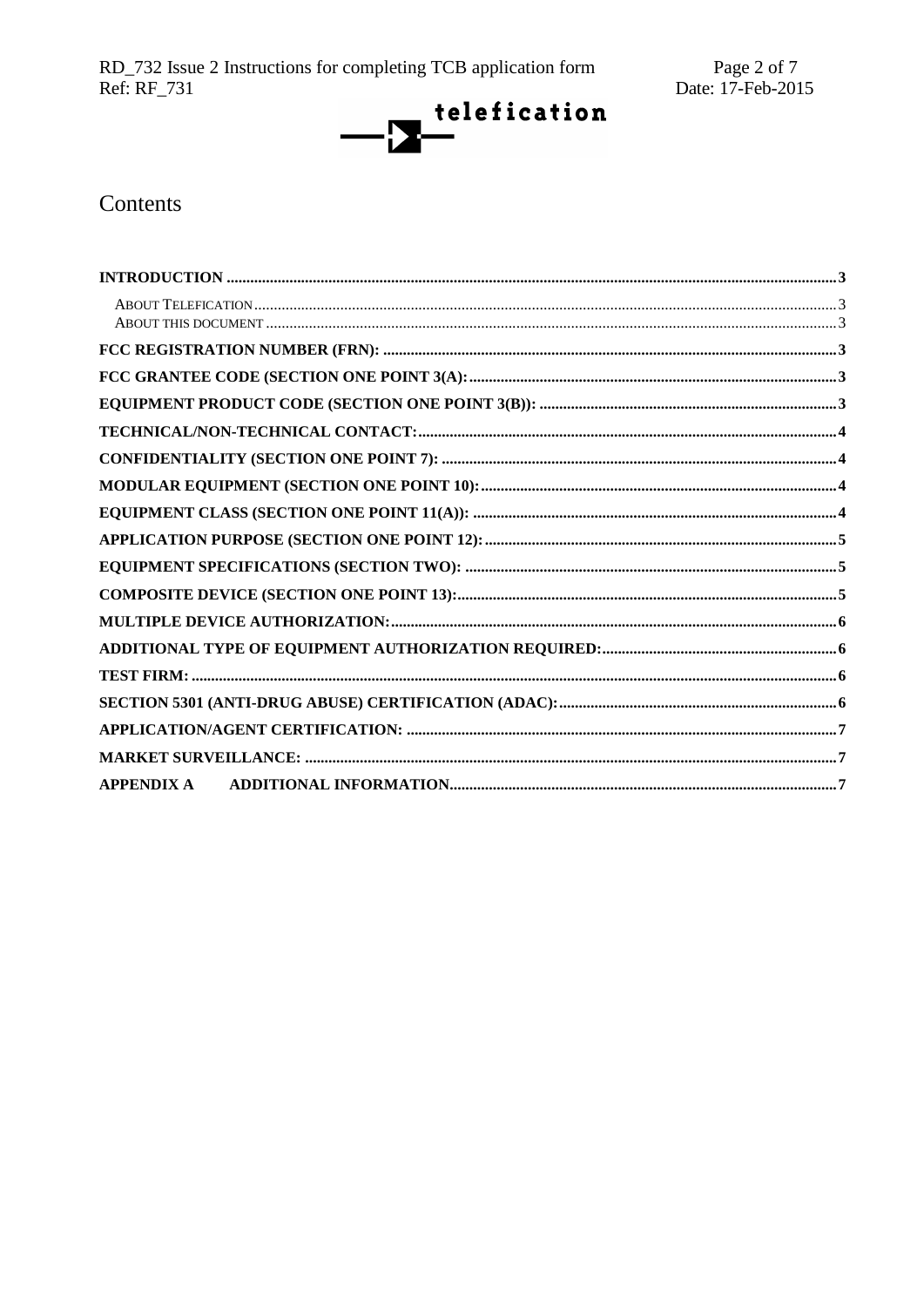

#### <span id="page-2-6"></span><span id="page-2-0"></span>**Introduction**

#### <span id="page-2-1"></span>**About Telefication**

Telefication is designated as CAB in respect to the USA market since August 21, 2000 with number NL0001.

Telefication is a third party certification and inspection body accredited by the Dutch Council for Accreditation (Raad voor Accreditatie: RvA).

Specialising in the area of information technology and telecommunications equipment and systems (IT&T), the activities of Telefication cover product and quality system certification as well as product inspection.

Furthermore, Telefication offers a *Liaison for approval service* for national approval application in various countries.

More information about Telefication is available in *RD\_560, About "About Telefication Certification"*.

#### <span id="page-2-2"></span>**About this document**

<span id="page-2-3"></span>This document is an instruction for manufacturers and importers, for completing TCB application form RF\_731

## **FCC Registration Number (FRN):**

If you wish to conduct business with the FCC, you must first register through the FCC's **CO**mmission **RE**gistration **S**ystem (CORES). Upon registration, you will be assigned a **F**CC **R**egistration **N**umber (FRN).

Without that number (10 characters) no application can be carried out nor a Grantee Code can be obtained. FRN can be obtained from FCC CORES and is used to uniquely identify the company in all transactions with FCC.

### **FCC Grantee Code** (Section ONE point 3(a)**:**

<span id="page-2-4"></span>A grantee code is assigned to a specific applicant at a specific address and is the first portion of each FCC Identifier (ID) for devices authorized under the Certification procedure (Section 2.925 47 CFR). Grantee Code can have 3 or 5 characters

#### **Equipment Product Code** (Section ONE point 3(b))**:**

<span id="page-2-5"></span>The Equipment Product Code (EPC) may not exceed 14 characters. The EPC may consist of any combination of capital letters, Arabic numerals, and the hyphen or dash (-). To expedite entry of the FCC ID into the FCC's database, it is requested that applicants select an EPC that has at least the number of characters that will adequately identify the equipment in this application. Example: family, series or system numbers or names.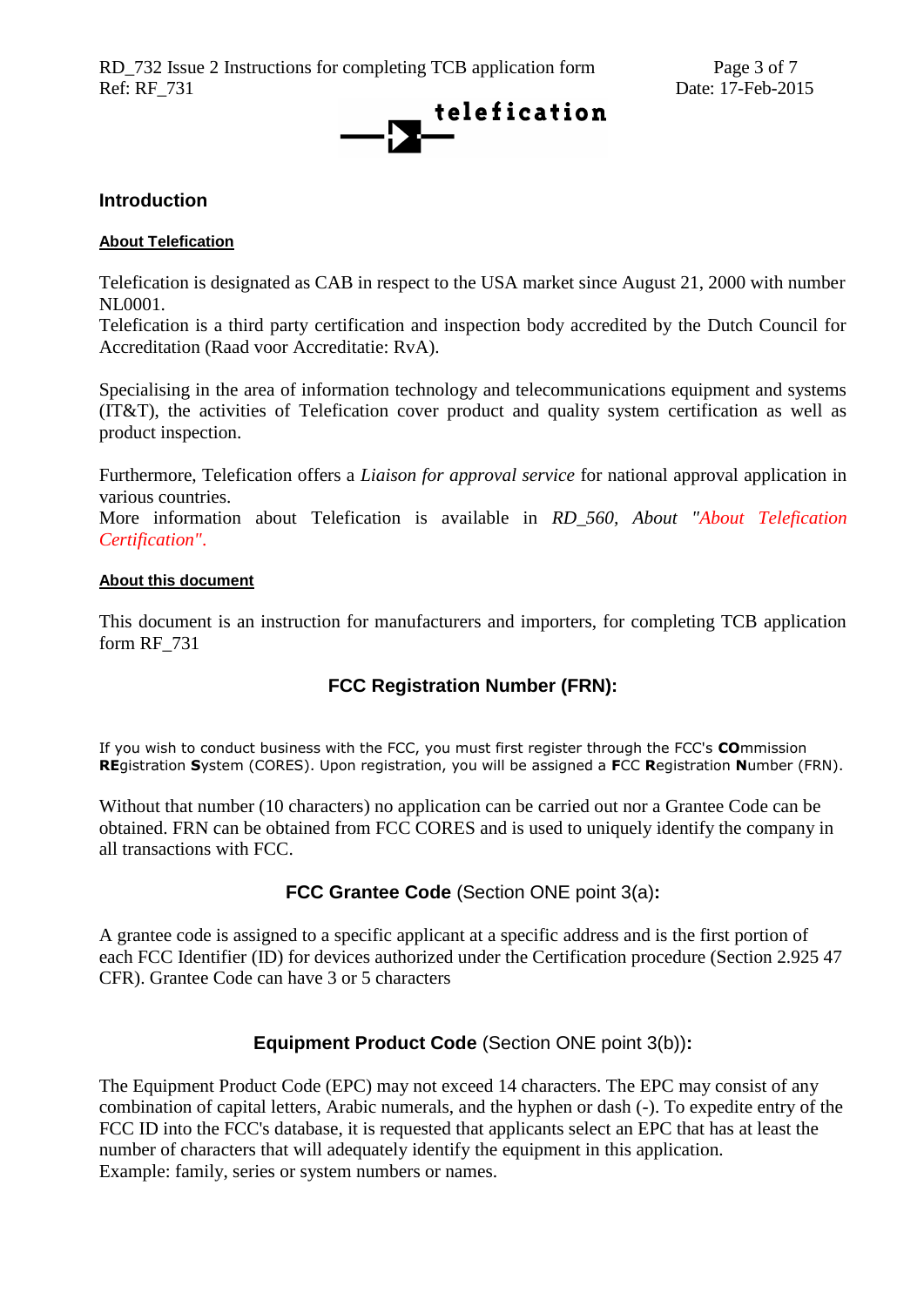RD\_732 Issue 2 Instructions for completing TCB application form Page 4 of 7 Ref: RF 731 Date: 17-Feb-2015



#### **Technical/non-technical contact:**

Details of a technical as well as a non-technical contact person including e-mail addresses are required.

#### **Confidentiality** (Section ONE point 7)**:**

<span id="page-3-0"></span>There are 2 possibilities for confidentiality (see also KDB 726920):

1**. Long-Term (or Permanent)** Confidentiality; this would apply for Schematics, Block Diagrams, Operational Description, Parts Lists, Tune-up Procedures.

If this item in point 1.a) is answered "Yes", a "Request for Confidentiality" form must be completed and signed (you can use the Telefication form RF\_501). The written request for confidentiality must include a justification consistent with the requirements in 47 CFR Section 0.459(a) & (b). The confidentiality request must (1) specifically identify the material to be held confidential (See 47 CFR Section 0.457(d)), and (2) the material to be held confidential, along with a copy of the request, must be specifically annotated as separate file in the Exhibits portion of this application.

2. **Short-Term** Confidentiality point 1.b); this would apply for documents like Internal Photos User's Manual, External Photos, Test Set-up Photos, and is only applicable when the product is not marketed yet.

Short-Term Confidentiality is granted for 45 calendar day increments from the date of grant; it must be extended within the 45 calendar day period. A maximum of 3 extensions after the first 45 days is allowed (thus max. total time 180 days).

Exhibits are automatically released to the public at expiration date or at date that FCC has been informed about start of marketing.

**Release** information to the public **immediately** when marketing begins.

A special request letter (you can use the Telefication form RF 501) must be made/signed for Short-Term Confidentiality and it should include a **justification** for the Short-Term confidentiality.

**Only one type of confidentiality** can be applied per attachment exhibit type (i.e. Long-Term Confidential **or** Short-Term Confidential )

#### **Modular Equipment** (Section ONE point 10)**:**

<span id="page-3-1"></span>Modular approval is intended for devices with the same transmitter that can be built in multiple hosts without the need for Re-Certification of the transmitter.

<span id="page-3-2"></span>A special form/letter has to be completed/signed with indication about meeting special requirements. When not all requirements can be met Limited Modular approval is applicable. Split modular devices *(transmitters consist of two basic components: the "radio front end" or radio elements and the "firmware" or hardware on which the software that controls the radio operation resides)* can currently not be certified directly (Permit But Ask procedure is required),

**Equipment Class** (Section ONE point 11(a))**:**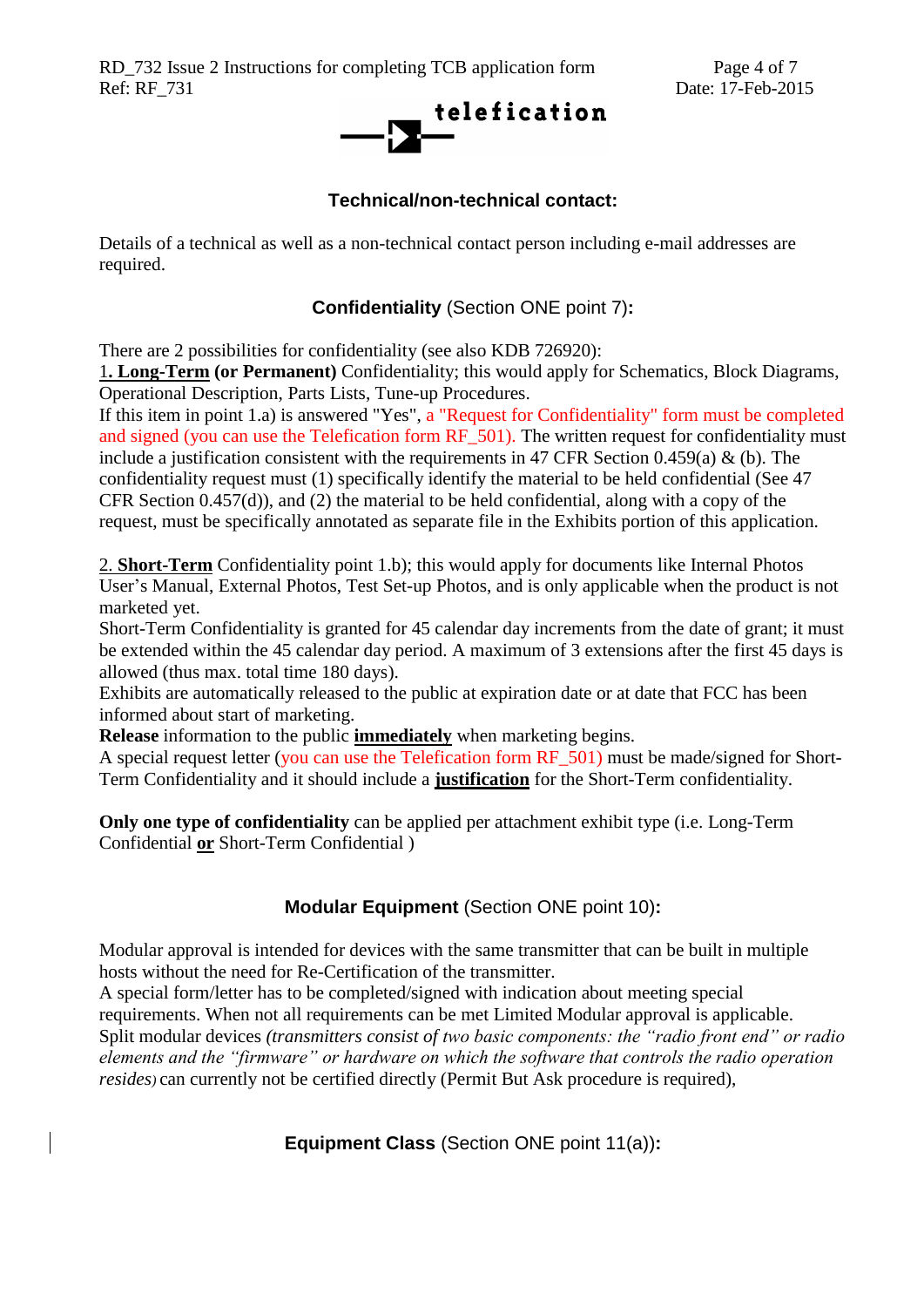RD\_732 Issue 2 Instructions for completing TCB application form Page 5 of 7 Ref: RF\_731 Date: 17-Feb-2015



The list of Equipment Class and Rule Part combinations is available on this website: <https://apps.fcc.gov/oetcf/eas/reports/EquipmentRulesList.cfm>

## **Application Purpose** (Section ONE point 12)**:**

<span id="page-4-0"></span>**Box 1** – Original equipment: tick only for new equipment that has not been previously authorized by the FCC.

**Box 2** – Change in identification: tick only if the FCC ID has to be changed. This can also be used when company B wants to sell same equipment as company A but with their own FCC ID (authorization from company A for that is required). If an application is pending with the FCC under the same FCC ID in Section ONE point 3, and the applicant wishes to file additional information, contact the Equipment Authorization Branch at the address at the bottom of this document for instructions on submitting amendments to pending applications. Alternatively, an amendment may be submitted via the Internet at the OET Electronic Filing Page under the option, Submit Amendments to a Pending Application.

**Box 3** – Class II Permissive change: tick only if the equipment listed in the application has been previously authorized by the FCC. Do not check if the FCC ID has been changed as a result of modification of the equipment.

## **Equipment Specifications** (Section TWO)**:**

- <span id="page-4-1"></span>**a. Frequency Range:** Show the frequency/frequency range in MegaHertz (MHz). Example: If the frequency is 325 kiloHertz (kHz), convert it to 0.325 MHz. If a frequency range is used type the lowest and the highest channel (e.g. 2402-2480 MHz)
- **b. Rated RF power output in watts:** This item applies to transmitting equipment that is subject to Type Acceptance, Notification and Certification (e.g., Part 15 spread spectrum transmitters), with output power that is required/listed in Watts.
- **c. Frequency Tolerance and Emission Designator**  These items apply only to equipment that is subject to Type Acceptance, or is transmitting equipment that is subject to Notification, and operates in licensed radio services rule part.
- **d. Microprocessor model number**  This item applies to digital devices that are subject to Certification under Part 15 of the Rules (personal computers and personal computer peripherals).
- **e. FCC Part#.** Here indicate which FCC Part (maybe with section#) is used for each frequency range; examples: Part 15, or Part 22H, or Part15.231

#### **Composite Device** (Section ONE point 13)**:**

<span id="page-4-2"></span>Examples for point 13(a) and (c):

1: a Part 15 transceiver that contains a transmitter and a super-regenerative receiver requires assignment of the same FCC ID and is subject to Certification under both Subparts 15B and 15C;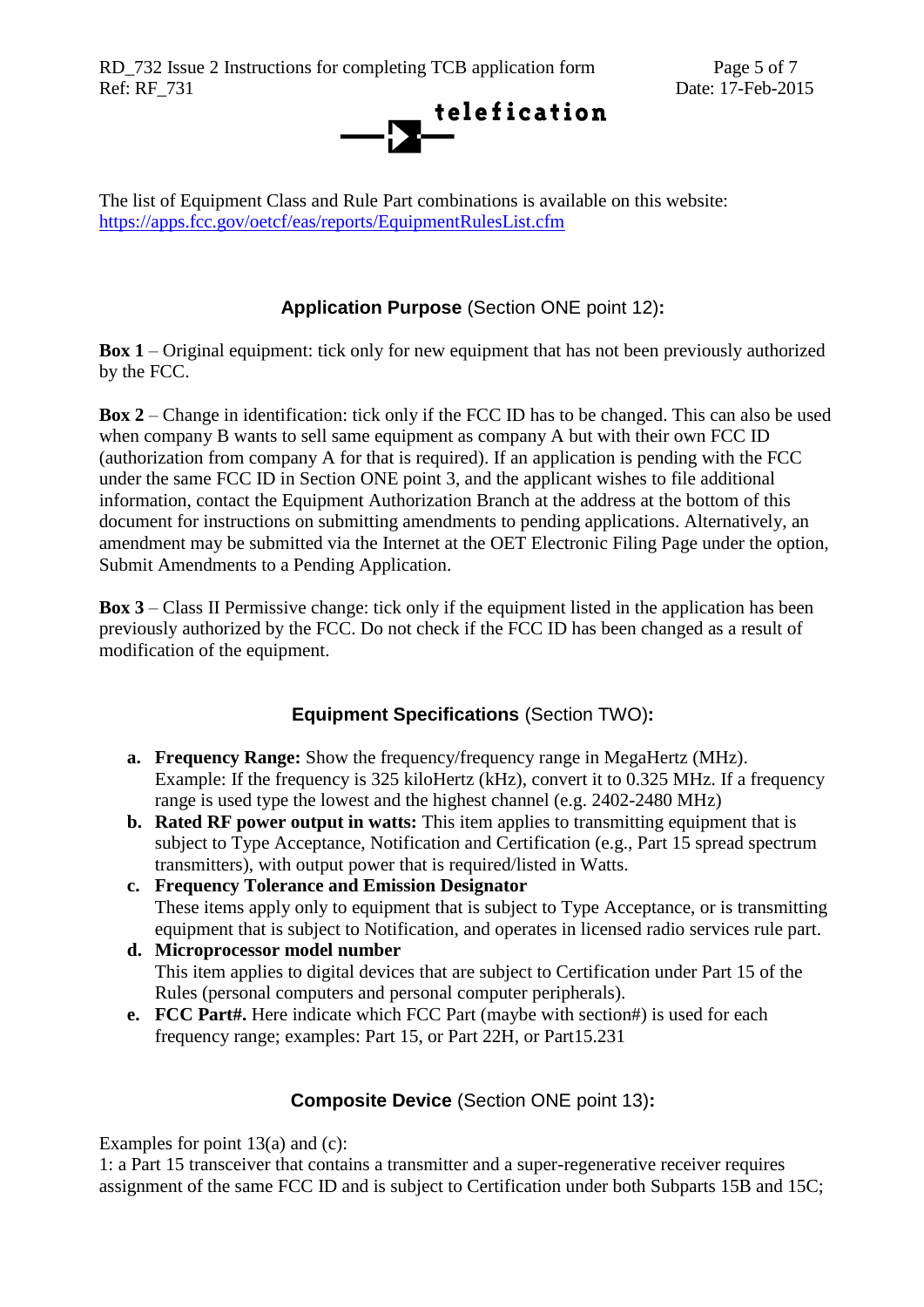RD\_732 Issue 2 Instructions for completing TCB application form Page 6 of 7 Ref: RF\_731 Date: 17-Feb-2015



thus two grants/certificates with the same FCC ID. Consequently two Forms 731 are required with references to each other (via Section ONE point 13)

2: a Wireless LAN product that operates in 2.4 GHz band (DTS) and 5.25-5.35 GHz (NII) requires two grants/certificates with the same FCC ID, and thus two Forms 731. Also **separate** DTS and NII reports are required!

Applications for composite devices must be filed at the same time. The Grant(s) of Equipment Authorization cannot be issued until all required applications and requirements for grant are met.

## **Multiple device authorization**:

<span id="page-5-0"></span>An example of a system (point 13(b) and (c)) where both devices require an equipment authorization is an auto security alarm system that:

(a) consists of a transmitter and super-regenerative or super-heterodyne receiver;

(b) requires a different FCC ID to be assigned for each component of the system; and

(c) requires two Form 731 filings (one for the transmitter and one for the receiver), accompanied by all required documentation (including a fee for the transmitter and a fee for the receiver).

Application(s) for the component(s) must be filed at the same time if the related receiver or transmitter that operates or is marketed as part of a system, has not been authorized by the FCC. The FCC will not issue Grant(s) of Equipment Authorization until all required applications are filed, appropriate fees paid, and all requirements for grant are met.

## **Additional type of equipment authorization required:**

<span id="page-5-1"></span>If you are uncertain as to the type of equipment authorization that you should request, contact Telefication at the address listed at the bottom of this document for assistance.

## **Test Firm:**

<span id="page-5-2"></span>Enter the full or partial name of the test firm (incl. contact person  $+e$ -mail address). Test firms that perform compliance testing of equipment which is subject to Certification or Notification under Part 15, or Certification under Part 18 of the rules, must file a description of their measurement facility, pursuant to 47 CFR Section 2.948.

A list of independent contract test firms that have filed a site description is available via the Internet at the OET Electronic Filing Page under the option Test Firm Report.

## **Section 5301 (Anti-Drug Abuse) Certification (ADAC):**

<span id="page-5-3"></span>In order to be eligible for a Grant, all applicants must respond to the Applicant/Agent Certification. Failure to respond will result in this application not being accepted for filing.